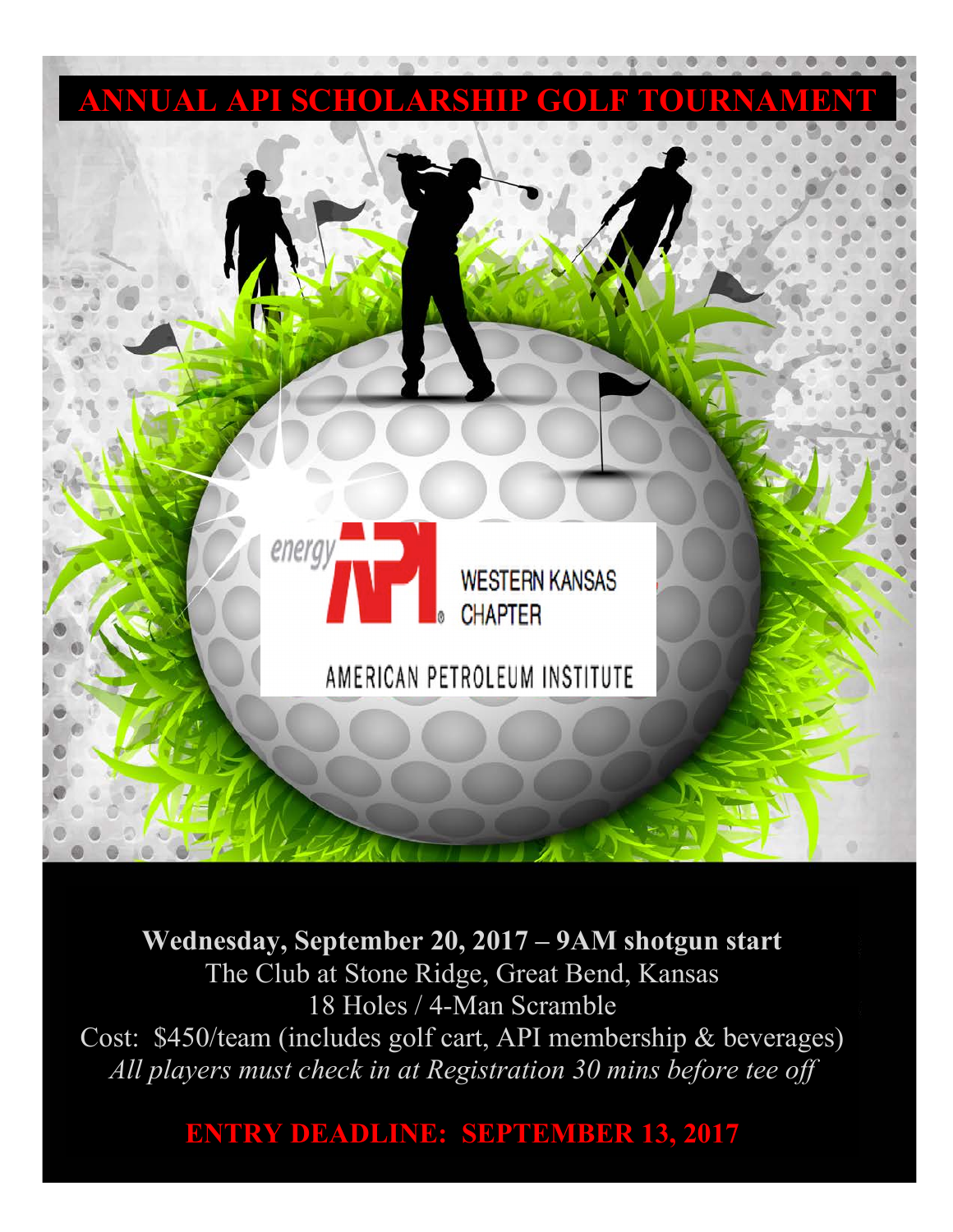### **Current Scholarship Recipients**

#### Freshmen

Sofia Salinas (WSU) Ulysses, KS

Seth Theis (WSU) Kingman, KS

Daegan Davis (BCC) Hoisington, KS

Kylee Kasselman (Hesston) Claflin, KS

Lake Lyman (FHSU) Ellinwood, KS

Darien Sanchez (FHSU) Great Bend, KS

#### Juniors

Braden Mishler (KSU) Arnold, KS

Madysen Schreiber (KU) Stafford, KS

Taylor Hofeling (KSU) Great Bend, KS

Megan Milch (S.W. College) Rozel, KS

Anna Frizzell (KSU) Great Bend, KS

Morgan Mathews (KU) Hays, KS

#### Sophomores

Colin Kumberg (KU) Pratt, KS

Morgan Klaus (FHSU) Hays, KS

Heather Schneider (KU) Great Bend, KS

Chase Sneath (KSU) Ellinwood, KS

Katherine Schmitt (KSU) Great Bend, KS

#### Seniors

Kaitlynn Bradshaw (KSU) Hill City, KS

Colton Lagerman (KU) Great Bend, KS

Trevor Smyres (KSU) Windom, KS

Logan Zecha (KSU) Great Bend, KS

Kagan Blackwell (KSU) Hoisington, KS

David Moeder (KU) Hays, KS

# **RAFFLE**

Ruger 10/22 Takedown Lite Rifle Ruger Mark IV 22/45 Lite Pistol





Sponsored by:

**Smith Supply, LLC**



Other Raffle Prizes:

Royals & Chiefs Soft Coolers

## Interested in being a Sponsor, Food Vendor or sponsoring food on the course?

Please Contact: Curtis Hitschmann (620) 793-2540 John Francis (620) 786-9220

Rob Bowman (620) 793-2844 or email: apiofwesternkansas@gmail.com

Can't play but still want to donate? Please send any donations to:

API Scholarship Golf Tournament PO Box 446 Great Bend, KS 67530

ATTENTION: NO ALCOHOL MAY BE BROUGHT ONTO THE GOLF COURSE. Alcohol will be available through The Club at Stone Ridge

> *The American Petroleum Institute: Western Kansas Chapter is a 501(c)(3) Kansas non-profit corporation #81-0861319. Your donation is deductible to the fullest extent allowed by law*